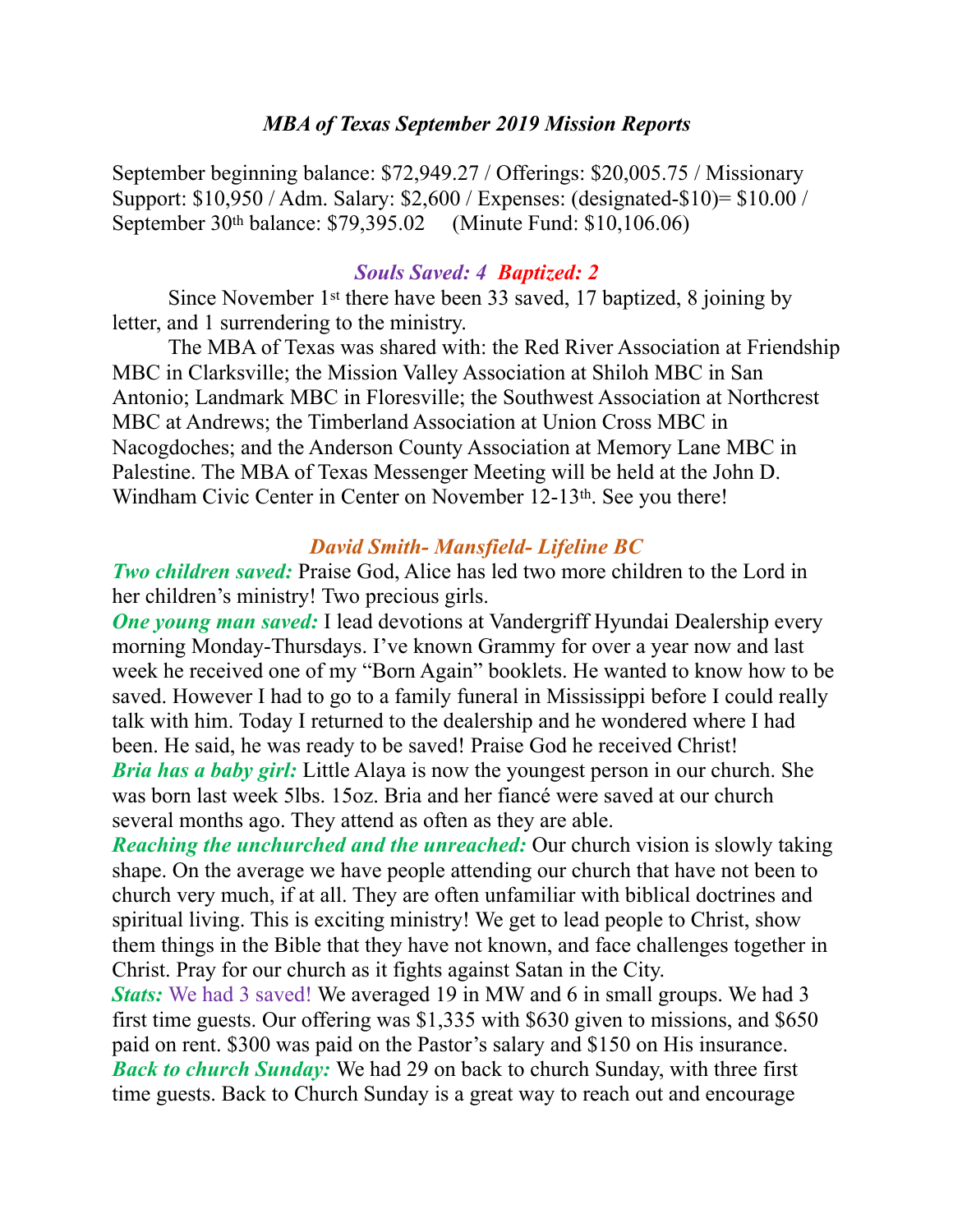people to come back to church. It was a great Sunday.

# *Glenn McCarver- El Paso- Borderland BC*

*One year:* We are celebrating the one year anniversary of the start of our services here in El Paso. For our one year anniversary, we will not only be having a meal with our congregation, but also baptizing Raul.

*2nd meeting place:* We are currently looking for a second meeting place on the east side of El Paso (we are currently meeting in the northeast). We have several young adults who are interested in us starting services there. Pray that we can not only find a meeting place, but also for us as we look for property.

*Stats:* We baptized 1! We averaged 8 in MW and 8 WE with 1 first time visitor. We gave \$150 to missions.

*Juarez:* Also, this coming month we will be talking with a family in Mexico about beginning a Bible study. This is something that we have prayed about for the past year.

## *Joe Bozarth- Conroe- Fellowship BC*

*Great month:* We have had 9 first time visitors this month! The Mission is sending out cards to every visitor. We remain focused on growing even more in the next year. The Mission is going to continue our past and present outreaches that are working and perhaps make a few changes for a more productive result. *Festival:* For the month of September, one of our committees are making preparations for a fall festival to further our outreach.

*Stats:* We averages 10 in SS; 15 in MW; 11 in EW; and 13 in WE. Our offering was \$4,919, with \$516.92 given to missions and \$3,002.32 paid on the loan.

 I am looking forward to the State meeting; seeing old friends and hearing about what others are doing in the field.

### *Victor Rice- San Antonio- Shiloh MBC*

*Meeting*: The Lord blessed us again for the month of September as we hosted the Mission Valley Association meeting on the First Saturday and Brother Joseph Rice moderated for the first time and he did very well.

*Baptism:* Then the following Sunday Brother Jose Garcia was baptized after giving his salvation testimony at the end of August. Praise the Lord that a 78 yr. old saw the truth and made the right move for the Lord.

*Stats:* We had 1 baptized! We averaged 14 in SS; 20 in MW; and 15 on WE. Our offering was \$3,070 with \$335 given to missions and \$1,200 paid on rent. *Singing:* We will be hosting a fifth Sunday singing so please keep that in prayer. Please keep us in prayer as we are looking for a building to purchase to worship at instead of renting. We thank you for your prayers and support.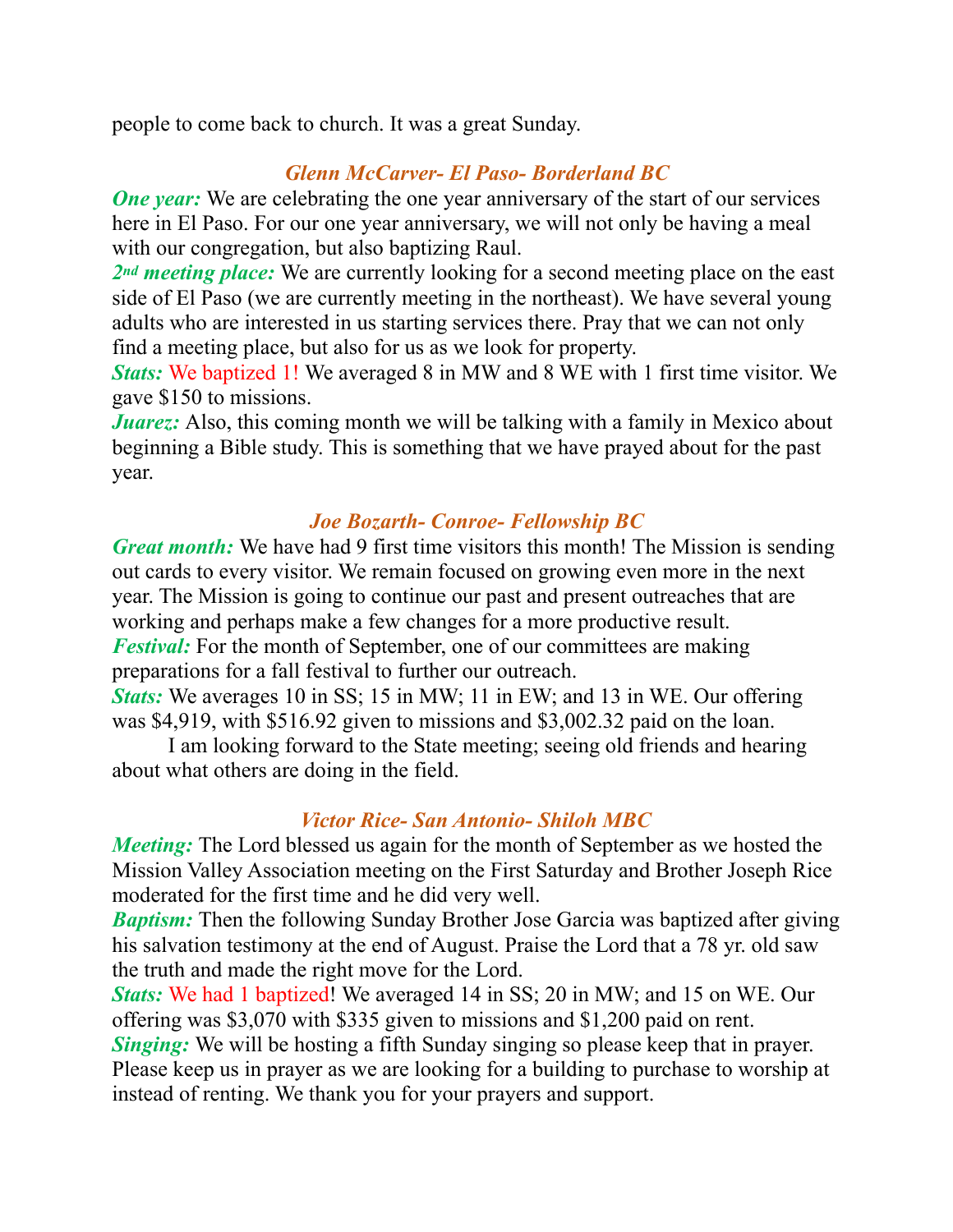## *Leland Acker- Early- Life Point MBC*

*Progressive:* The mission at Life Point continues to progress as we had two first time visitors, and we are seeing Spiritual growth among the membership. In September, we began a new Wednesday night service, and a Thursday night outreach/visitation ministry. For the first few Thursday nights, we are engaging in training before we begin to reach out into the community through door-to-door visitation.

*Southwest Association:* I was blessed to attend the annual messenger meeting of the Southwest Association of Missionary Baptist Churches, where I was re-elected as treasurer and elected as moderator for next year.

*Stats:* We averaged 19 in SS; 22 in MW; and 19 in WE. Our offering was \$2,081 with \$350 given to missions.

*By the Numbers:* Visits-11; Phone Calls-25; Social Media Outreach-1,244, and first time visitors-2.

*Expectations:* The mission is at a pivotal point, and we have great expectations. Please pray that we are able to keep the current flock together, and that the Lord brings more into the fold.

### *Steven Haney- Lubbock- MBSF- Texas Tech*

*Busy month:* The month of September has been busy for us and our students. We had several weekends with students being out of town and being loaded down with school work. We have been able to make contact with a couple more students who have expressed interest in the MBSF. Though neither has shown up to one of our Bible studies, we still keep praying. I still regularly contact the students that signed up for information and left their contact information through the Hub City Fest Booth and pray that some of them will decide to come out as well. *5 students:* We currently average 6 at our Bible studies and have the 5 Tech students needed to get registered on campus. The goal now is to get them all together, which is proving difficult due to class and lab schedules, work schedules, and several of them being out of town the last several weekends. Once we can get them all together to approve the MBSF Constitution and By-laws that Tech requires and make sure we have 3 willing to fulfill the duties of the President, Treasurer/Vice President, and Student Organization Committee Representative, then we can go ahead and get registered. My prayer is that we can be a registered

student organization before the state meeting in November.

*Support:* We are currently at \$2,900 per month of the \$4,500 per month we are trying to raise to cover salary, mortgage payment for an MBSF house, utility bills, and extra MBSF expenses. Please pray with us that not only will these five students we currently have be willing to step into these positions but that some of